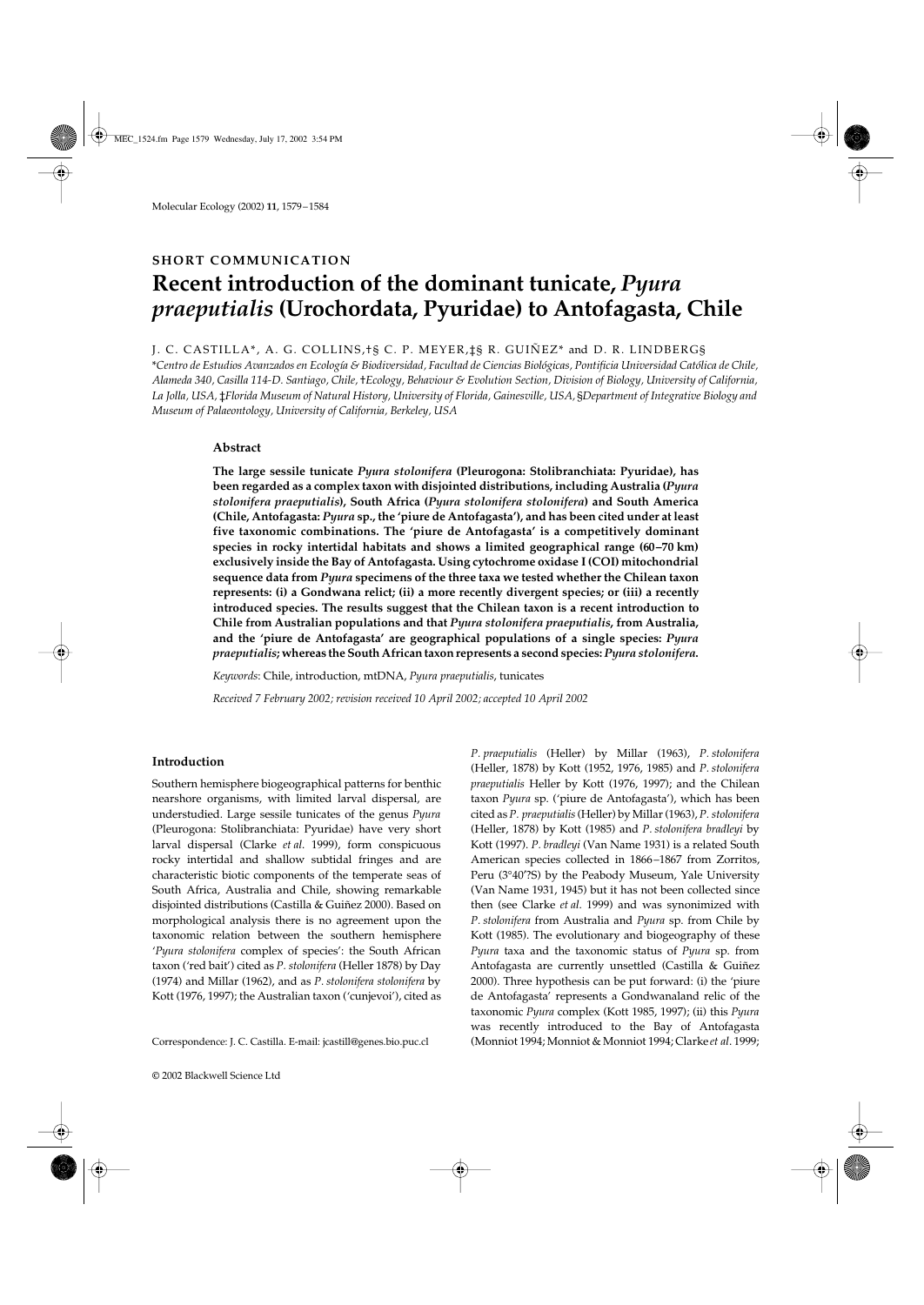| Species                     | Location                                | sampling         | Date of Species code    | Sequence code <sup>+</sup> |
|-----------------------------|-----------------------------------------|------------------|-------------------------|----------------------------|
| Pyura sp.                   | El Way, Antofagasta, Chile (I)          | November 1997    | piure de Antofagasta C1 | JCC1 Ant                   |
| Pyura sp.                   | Las Conchillas, Antofagasta (I)         | <b>July 1998</b> | piure de Antofagasta C2 | $Py21$ in N                |
| $P$ <i>yura</i> sp. $*$     | Las Conchillas, Antofagasta (I)         | <b>July 1998</b> | piure de Antofagasta C3 | $Py22$ in $N$              |
| Pyura sp.                   | La Rinconada, Antofagasta (S)           | <b>July 1998</b> | piure de Antofagasta C4 | $Py23$ sub                 |
| Pyura sp.                   | El Edén, Antofagasta (I)                | July 1999        | piure de Antofagasta C5 | $Py24$ int                 |
| Pyura sp.                   | El Edén, Antofagasta (I)                | July 1999        | piure de Antofagasta C6 | $Py25$ _int                |
| P. stolonifera praeputialis | Botany Bay, Sydney, Australia (I)       | May 1996         | P. s. praeputialis A1   | $Py2p\_Aus$                |
| P. s. praeputialis          | Botany Bay, Sydney, Australia (I)       | April 1999       | P. s. praeputialis A2   | $Py3p\_Aus$                |
| P. s. stolonifera           | False Bay, C. Town, South Africa (I)    | <b>July 1998</b> | P. s. stolonifera S1    | Py Safr                    |
| P. chilensis                | Isla Santa María, Mejillones, Chile (S) | <b>July 1998</b> | P. chilensis 1          | ICC9 PCh                   |
| P. chilensis                | Isla Santa María, Mejillones, Chile (S) | <b>July 1998</b> | P. chilensis 2          | Pch <sub>22</sub> -PUC     |
| P. chilensis                | Isla Santa María, Mejillones, Chile (S) | <b>July 1998</b> | P. chilensis 3          | Pch <sub>23</sub> -PUC     |
| Halocynthia roretzi         | (GenBank: Accession no. S54796)         |                  | H. roretzi 1            | Halo ror                   |

**Table 1** Classification, collection area, date of sampling, species code and accession number for mtDNA sequences in this study. Classification based on Kott (1952, 1976, 1985, 1997). All individuals were collected by J. C. Castilla, except the individual from South Africa that was collected by Professor George Branch

\*Abnormal morph. I, intertidal; S, subtidal.

†Data sets are publicly available at the archived data web pages of the University of California Museum of Palaeontology, http://

www.ucmp.berkeley.edu/archdata/Pyura.html, as well as upon request. Under the column headed Sequence are the corresponding archive names.

Castilla & Guiñez 2000); (iii) this *Pyura* represents a distinct species that diverged relatively recently. We use COI mitochondrial sequence data from *Pyura* specimens collected in Australia, South Africa and Chile (Antofagasta) to test among the competing hypotheses. The main goal of this study was to clarify the phylogenetic position of the 'piure de Antofagasta' (= *Pyura* sp.) relative to the Australian *P. stolonifera praeputialis* and the South African *P. stolonifera stolonifera.*

#### **Materials and methods**

Specimens from the lower intertidal fringe and the subtidal of the *Pyura stolonifera* complex from South Africa, Australia and Antofagasta, and *P. chilensis* (Antofagasta) were collected knife-detached for DNA analyses (Table 1). Data on the COI sequence, available from GenBank (Accession no. S54796, Yokobori *et al.* 1993) for *Halocynthia roretzi* was used as outgroup (Table 1). Tissue from the top portion of the inhalant siphon (1–1.5 cm) and of gill-sac tissue  $(1 \times 1$  cm) were removed and preserved in individual containers with 90% ethanol. DNA was extracted by maceration of preserved tissue in the reagent DNAzol (Chomczynski *et al*. 1997) followed by centrifugation and ethanol precipitation; and re-eluted in pure water. Doublestranded products for the COI mitochondrial gene were amplified via polymerase chain reaction (PCR) using the following primers from Folmer *et al*. (1994):

LCO-1490 (5′–3′ =) GGTCAACAAATCATAAAGATATTGG, and HCO-2198 (5′–3′ =) TAAACTTCAGGGTGACCAAAAATCA

The PCR was carried out in 50-µL volumes. In addition to the DNA template from each specimen, PCR reactions included 5 µL 10× PCR buffer (Perkin−Elmer), 5 µL dNTPs (10  $\mu$ m stock), 2  $\mu$ L of each primer (10 mm stock), 3  $\mu$ L MgCl<sub>2</sub> solution (25 µm stock, Perkin–Elmer), 0.2 µL Ampli-Taq  $(5 U/mL$  stock, Perkin–Elmer) and  $31.8 \mu L$  ddH<sub>2</sub>O. Reactions were run for 37 cycles on Perkin−Elmer 9600 (U. California, Berkeley, USA) and PTC-100 MJ Research (P.U. Católica de Chile, Santiago) thermocyclers with the following parameters: an initial 1 min denaturation at 95 °C; then cycled at 95 °C for 40 s (denaturation), 42 °C for 40 s (annealing) and 72 °C for 60 s (extension). Wizard PCR Preps (Promega) cleaned products were visualized on 1% agarose gels, stained with ethidium bromide, visualized under UV light and concentrations estimated by comparison with a known standard. For automatic sequencing, double-stranded products were cycle sequenced at Berkeley using the Thermo Sequenase Dye Terminator Cycle Sequencing Pre-mix Kit (Amersham), with reaction volumes one half than those recommended in the manufacturer's protocols, and at Santiago using the ABI PRISM310 automatic sequencer (Perkin−Elmer), following the manufacturer's instructions. Each amplified mitochondrial DNA (mtDNA) product was sequenced in both directions and compared by overlap to assure accuracy using navigator sequence software (Perkin−Elmer). COI sequences were translated to amino acids, based on the mitochondrial code for invertebrate animals, with ascidian exceptions (Yokobori *et al*. 1993), via MacVector7 (IBI) and aligned by eye. The resulting data matrix for analyses totalled 585 bases for 13 individuals. These data were analysed using paup Version 4.0b8 (Swofford 1998). Tree searches were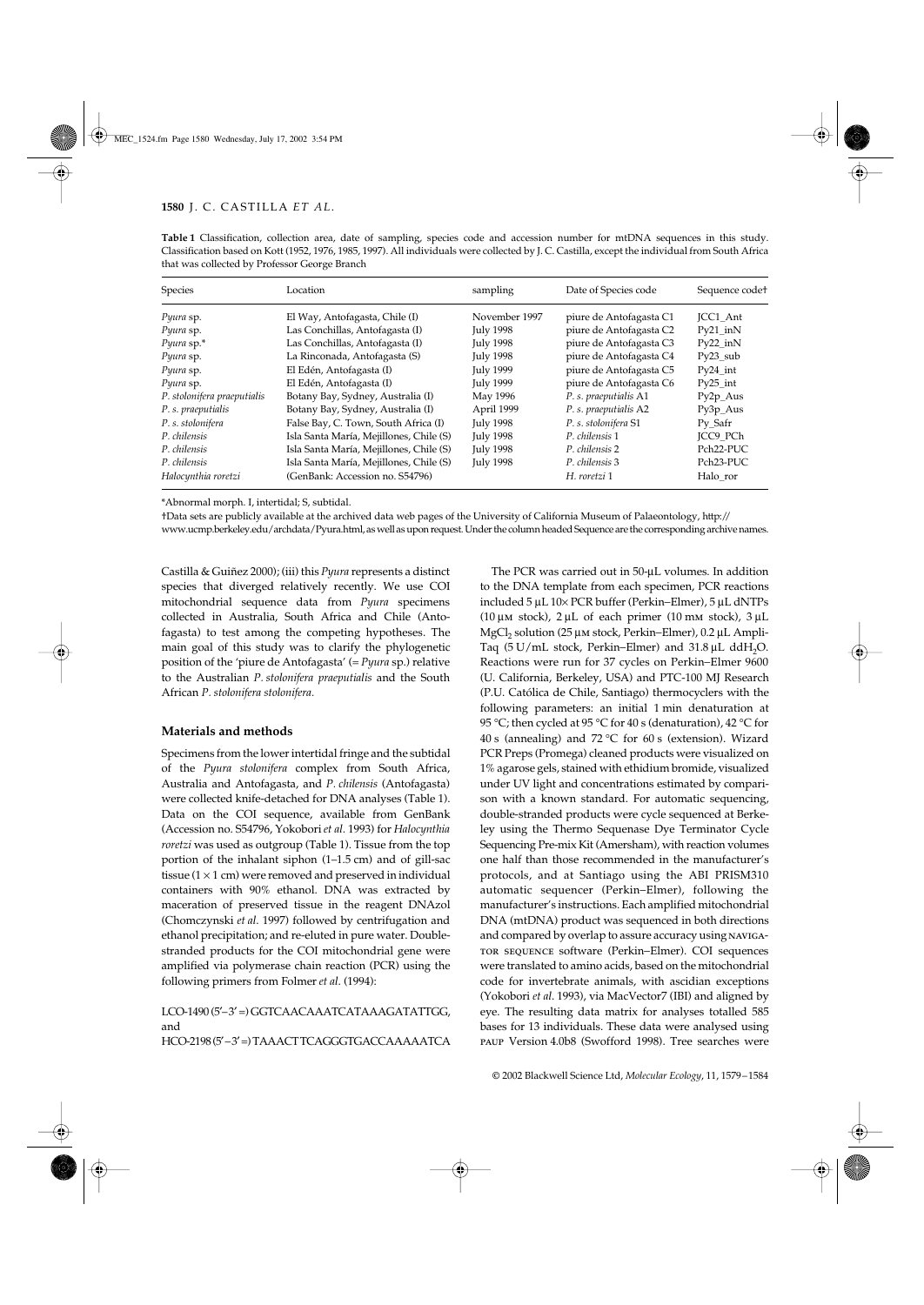| Species            | Pyura sp.  | P. s. praeputialis | P. s. stolonifera | P. chilensis  | H. roretzi    |
|--------------------|------------|--------------------|-------------------|---------------|---------------|
| Pyura sp.          | 3.00(2.30) | 2.67(2.10)         | 109.83 (0.41)     | 149.67 (1.14) | 142.67 (1.10) |
|                    | 1.07(0.70) | 1.00(0.85)         | 39.67 (0.52)      | 62.67(0.97)   | 66.00 (0.89)  |
| P. s. praeputialis |            | 4.00(0.00)         | 110.50 (0.71)     | 148.50 (0.55) | 142.00 (0.00) |
|                    |            | 2.00(0.00)         | 40.00 (0.00)      | 62.67(1.21)   | 66.00 (1.41)  |
| P. s. stolonifera  |            |                    | $0.00(-)$         | 141.67 (1.15) | 143.00 (0.00) |
|                    |            |                    | $0.00(-)$         | 52.67 (0.58)  | 40.00(0.00)   |
| P. chilensis       |            |                    |                   | 2.67(1.15)    | 159.00 (0.00) |
|                    |            |                    |                   | 1.33(0.58)    | 66.67 (0.58)  |
| H. roretzi         |            |                    |                   |               | $0.00(-)$     |
|                    |            |                    |                   |               | $0.00 (-)$    |

**Table 2** Mean total and transversion only (bold) pairwise sequence differences within and between Pyuridae species. (1 SD is given in parentheses)

conducted using neighbour-joining (NJ), maximum parsimony (MP), and maximum likelihood (ML) methods. We employed the Kimura 2-parameter model for NJ searches and both unweighted and weighted  $(Ti/Tv = 3:1)$  parsimony for MP searches. The HKY85 + Γ model of nucleotide substitution was used for maximum likelihood optimality criteria with both the gamma shape and transversion ratio estimated (Hasegawa *et al*. 1985). Topological robustness was assessed using both bootstrap (1000 replicates) and Bremer support (ML, Bremer 1994).

#### **Results**

Of the 585 bases compared, 229 are variable, and 165 are parsimony informative (151 if the analysis is restricted to *Pyura* spp.). Of the 165 informative sites, 125 occur at third positions, 6 at second positions and 34 at first positions. Thirty-six of 195 amino acids are substituted (18.5%); 26 amino acid substitutions occur within *Pyura* spp. Of the 13 individuals compared, three sequences were identical: 'piure de Antofagasta' C5, C6 and *P.* s*. praeputialis* A2 from Australia. For all pairwise comparisons, the maximum number of sequence differences (= 159) was observed between the *Halocynthia roretzi* individual and the three individuals of *P. chilensis*. We estimated the total and transversion average differences within and between Pyuridae species (Table 2). The differences among *P. s. praeputialis* from Australia and 'piure de Antofagasta' are lowest: 2.67 and 3.0 for all, and 1.00 and 1.07 for transversions, representing 0.5% of total base difference. These differences are equal to or smaller than the intraspecific differences within both taxa (Table 2). However, the differences of *P.* s*. stolonifera* with both *P. s. praeputialis* and 'piure de Antofagasta' (110.5 and 109.8, 19%) are many-fold greater than the differences between the 'piure de Antofagasta' and *P.* s*. praeputialis*. The total base differences between each of the *P. stolonifera* complex taxa and *P. chilensis* (25%) are of the same magnitude as the

differences with the outgroup species *H. roretzi* (24%) from a different Pyuridae genus.

Phylogenetic relationships among the *Pyura* taxa are consistently inferred for all three optimality search criteria: NJ, MP and ML. Figure 1(A) shows the maximum likelihood tree for the data using the HKY85 +  $\Gamma$  model for sequence evolution. Under ML, the transition/transversion ratio was estimated at 3.64 and the gamma shape estimated to be 0.313. Both equal weighting and 3:1 weighting for parsimony searches resulted in identical topologies to the ML tree. The eight most parsimonious topologies were found under MP. Although the network cluster, which includes the two *P. s. praeputialis* and the six 'piure de Antofagasta' is stable (Fig. 1B), rooting within it creates multiple topologies under MP. Within the network, haplotypes from Antofagasta fall between haplotypes from Australia. NJ searches also resulted in the same topology. Bootstrap support for the major lineages are all over 70% regardless of the search criteria used (Fig. 1A). Within the *Pyura* species sampled, three lineages are distinct: (i) the first contains individuals of both 'piure de Antofagasta' and *P.* s*. praeputialis* from Australia; (ii) the second is represented by *P. s. stolonifera* from South Africa; and (iii) the third is represented by *P. chilensis* (Fig. 1A).

#### **Discussion**

Our data suggest that the 'piure de Antofagasta' (= *Pyura* sp.), is not a distinct species or subspecies but a recently introduced population of *Pyura stolonifera praeputialis* from Australia. The divergence between Australian and Chilean individuals is extremely low (0.4% average). Moreover, one Australian individual is identical to two individuals from Chile. Haplotypes from Antofagasta fall within those from Australia within the haplotype network. Thus, even with our limited sampling, neither geographical population is monophyletic. Furthermore, the pattern of haplotype evolution indicates that these populations share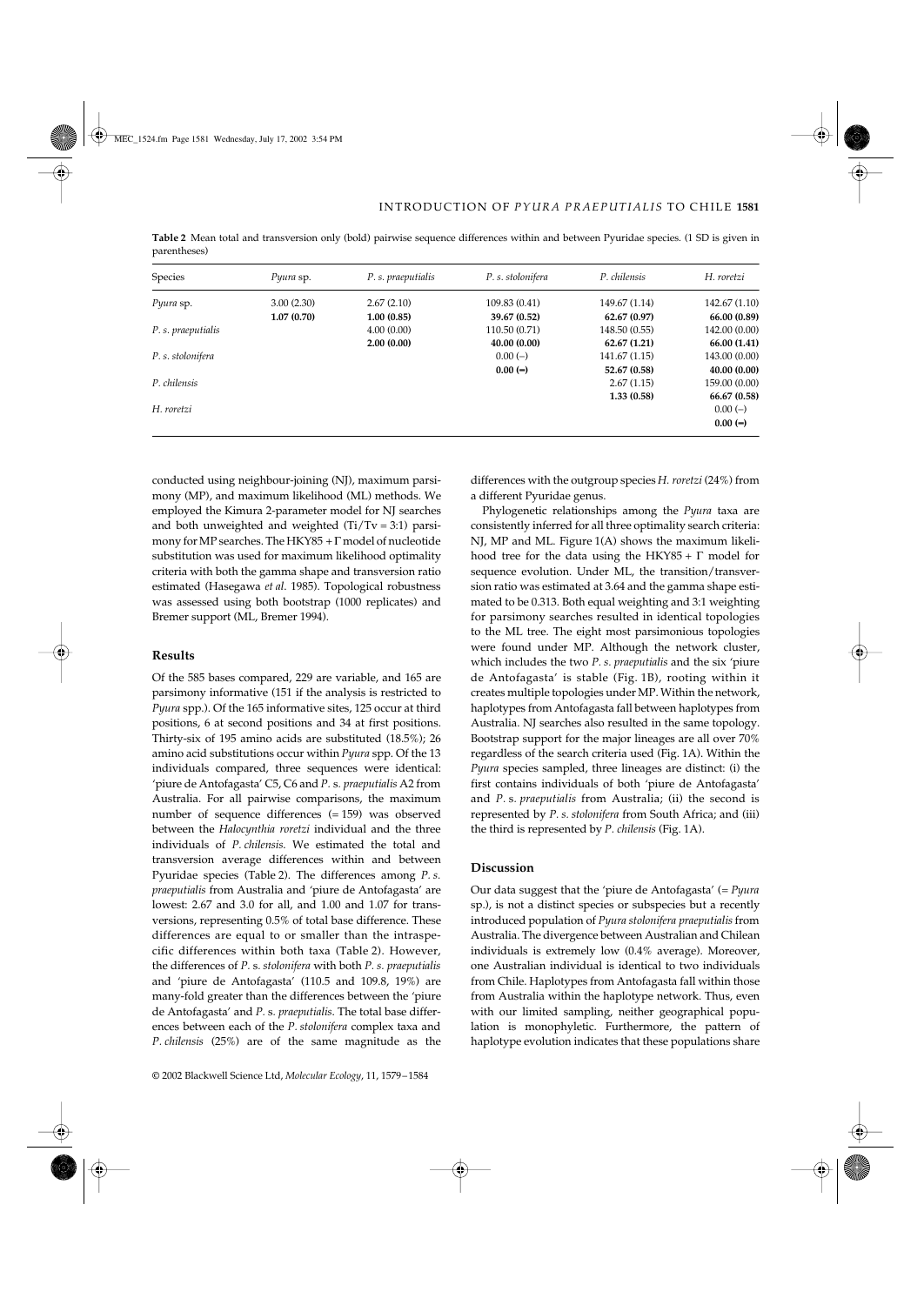

**Fig. 1** Phylogenetic hypotheses of *Pyura* relationships. (a) Tree for which our data are most probable using neighbour-joining (NJ), maximum parsimony (MP) and maximum likelihood (ML) methods. For NJ we used a Kimura 2-parameter, for MP both unweighted and weighted (Ti/Tv = 3.1) parsimony and for ML the HKY85 + Γ model of nucleotide substitution. Bremer support indices shown below the nodes, and bootstrapping values (1000 bootstrap replicates) shown above the nodes. (b) Haplotypes network clustering including *P. s. praeputialis* and 'piure de Antofagasta' under maximum parsimony.



**Fig. 2** Map of the Bay of Antofagasta and Mejillones Peninsula, showing in black the distribution of the intertidal 'piure de Antofagasta' (*Pyura* sp.) beds. Main sites of collection are shown.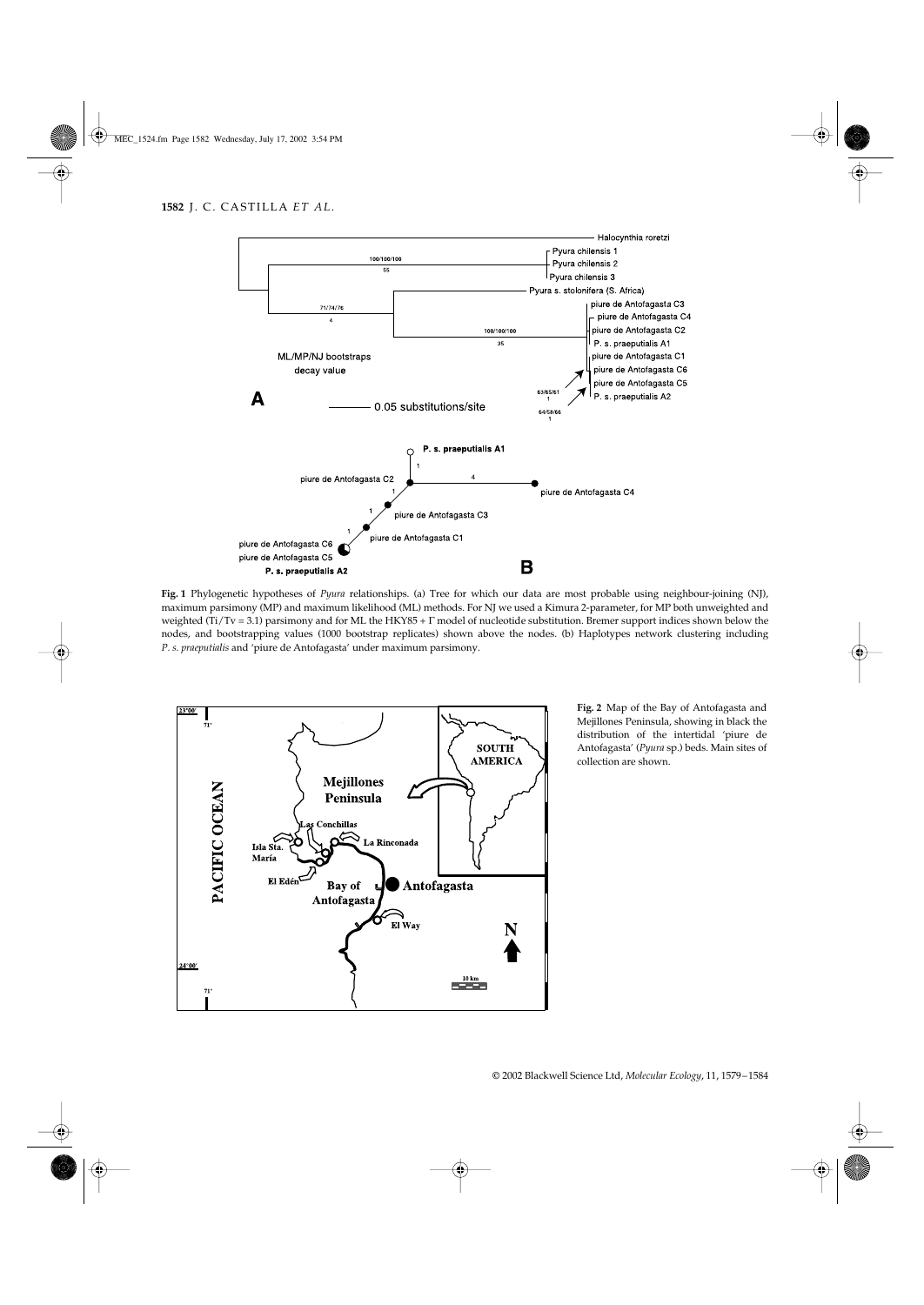an extremely recent common history. Molecular data also revealed that both, the Australian and Chilean taxa, are different lineages from the South African taxon (Castilla & Guiñez 2000). Although, we do not have a taxonomically appropriate calibration for COI mtDNA sequence divergence for ascidians, the divergence between *P. stolonifera praeputialis* and 'piure de Antofagasta' and *P. stolonifera stolonifera* is high at  $\approx$  19%. This amount of sequence divergence is consistent with other taxonomically distinct species for the COI gene. For instance, a difference of 5.26% separated the Portuguese oyster, *Crassostrea angulata* from the Pacific oyster, *Crassostrea gigas* (Ó Foighil *et al*. 1998), and genetic distances between nominal Asterinidae starfish species ranged from 2.5 to 24.5% (Hart *et al*. 1997).

With the caveat that using per cent differences is an arbitrary means of distinguishing species, we suggest that the status of the two subspecies proposed by Kott (1976, 1985, 1997), *P. s. praeputialis* from Australia and *P. s. stolonifera* from South Africa should be changed to species level: *P. praeputialis* and *P. stolonifera*, respectively. This agrees with Millar (1962, 1963) propositions. Furthermore, based upon phylogenetic analysis of COI and the near identity of COI sequences, we suggest that the 'piure de Antofagasta' taxon represents geographically isolated populations from the Australian species: *P. praeputialis*. This result is evident even though our sample sizes are relatively small, leading to an underestimate in the true amount of genetic diversity in the study taxa. The limited geographical distribution (60–70 km) of the 'piure de Antofagasta' population, exclusively inside the Bay of Antofagasta (Chile) (Fig. 2), along with its prominent level of ecological dominance where it occurs, suggests a recent introduction to Chile from the endogenous Australian *P. praeputialis,* presumably via ship fouling, ballast water or alternatively via rafting transport (Jackson 1986; Ó Foighil *et al*. 1999; Castilla & Guiñez 2000). There is a history of founder populations colonizing South America from Australia and New Zealand (Castilla & Guiñez 2000) and it is known that ascidian species may increase their geographical range partly owing to ship traffic (Monniot & Bitar 1983; Monniot 1994). The first reports of Australian ships arriving in the Bay of Antofagasta coincide approximately with the founding of the city in 1868 (Maino 1985; Arce 1997). The first scientific report of its presence inside the Bay of Antofagasta was made by Guiler (1959), who originally confounded the species with *P. chilensis.* Local elderly people in Antofagasta (personal communication to JCC) indicate that the species was present as an intertidal dominant organism as early as 1920–25. Successful introductions of exotic taxa to rocky shore communities are relatively rare compared with those of soft-bottom, fouling marine and estuarine habitats (Ruiz *et al*. 1997). One exception to this pattern is the mussel *Mytilus galloprovincialis* which has become well established along the rocky shores of the North Pacific and displaced the native *Mytilus trossulus* along the southern coast of California (Geller 1999). The introduction of *P. praeputialis* to Antofagasta, Chile has produced a similar pattern in its domination of space in the rocky shore community. In Antofagasta, the mid to low intertidal rocky shore fringe extends over several metres along flat platforms and are completely dominated by *P. praeputialis*, which out competes the mussel *Perumytilus purpuratus* for space (Paine & Suchanek 1983; Castilla 1998). The presence of *P. praeputialis* in the rocky shores of the Bay of Antofagasta is associated with a dramatic increase in local rocky shore biodiversity: whereas over 110 species (gamma diversity) of macro-invertebrates and algae coexist on and within the Antofagasta's *P. praeputialis* matrices, only 28 species (gamma diversity) live along adjacent coastlines (Cerda & Castilla 2002). It is somewhat surprising that these large mat-forming tunicates are so tightly restricted to this bay, showing very sharp boundaries (ecotones) both at its southern and northern distribution limits within the bay (Clarke *et al*. 1999; Castilla *et al*. 2000). The hypothesis that a water circulation retention mechanism occurs within the Bay of Antofagasta (Clarke *et al*. 1999), similar to a shadow upwelling (Graham & Largier 1997), may facilitate the retention of the tunicate larvae and explain the very restricted range of distribution of the species in Chile. We suggest that mitochondrial COI sequences may be used to clarify the systematic status and phylogenetic relationships of other tunicate species, such as the case of *P. bradleyi* (Peru & Ecuador, Van Name (1931), 1945), and the reported presence of *P. stolonifera* in Dakar and Morocco (Day 1974) and *P. praeputialis* in Tahiti (Kott 1985).

#### **Acknowledgements**

Professor G. Branch provided samples of *P. stolonifera* from South Africa. All primer and gene sequences are publicly available at the archived data web pages of the University of California Museum of Palaeontology, *www.ucmp.berkeley.edu/archdata/Pyura.html*. This is UCMP publication number 1767. We acknowledge support by grant Minera Escondida Ltda.-PUC. J.C.C. and R.G. acknowledge financial support from the Chilean Cátedra Presidencial en Ciencias. Comments to an early ms by Isabel Meneses and Rodrigo Vidal and two anonymous referees are acknowledged. We also acknowledge the help of Rodrigo Vidal and Cecilia Figueroa in sequencing DNA and of Eduardo Palma on using paup. This work was finished under the sponsor of the project FONDAP-FONDECYT 1501–0001 to the Center of Advanced Studies in Ecology & Biodiversity.

#### **References**

- Arce I (1997) *Narraciones Históricas de Antofagasta Registro Popiedad Intelectual No. 279*. Lama Industrial S.A., Antofagasta.
- Bremer K (1994) Branch support and tree stability. *Cladistics — The International Journal of the Willi Hennig Society*, **10**, 295–304.